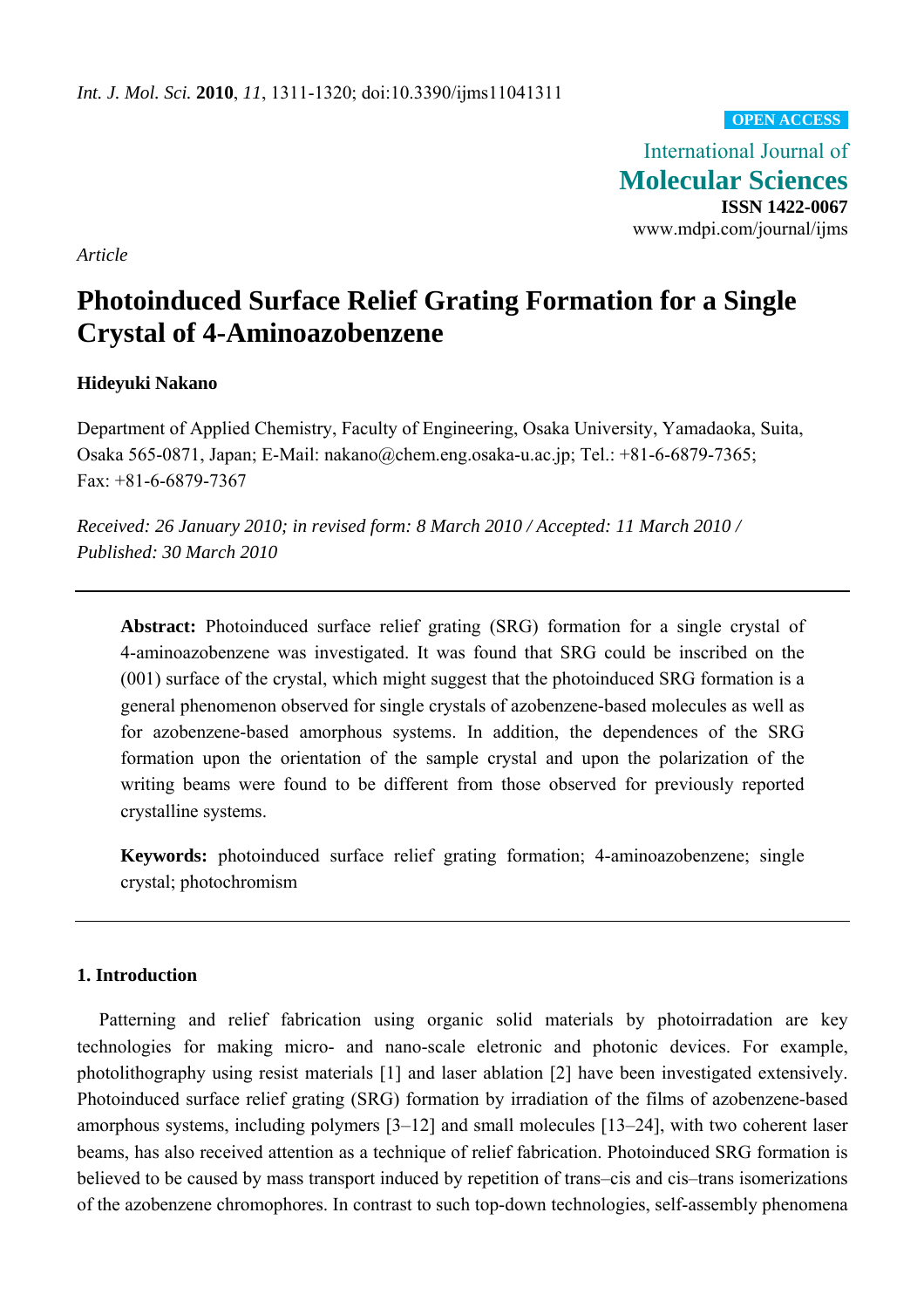observed for block copolymers have recently been attracting attention as a bottom-up technology for micro- and nano-fabrications [25–29].

Since the crystallization of small organic molecules is thought to be a kind of self-assembly phenomena, elucidation of the behavior of the molecules at the surface of the crystal may provide valuable information related with the bottom-up technologies using self-assembly phenomena. In addition, it is of interest to fabricate nano-structures on the molecular crystals and to control of the surface structures of the crystals. Very recently, we have demonstrated that photoinduced SRG formation can take place on a single crystal of 4-(dimethylamino)azobenzene (DAAB) and found that the dependence of the SRG formation for the DAAB single crystal upon the polarization of the writing beams was quite different from those reported for azobenzene-based polymers and amorphous molecular materials [30,31]. In addition, the molecules existing in the convex region of the resulting SRG were suggested to be oriented according to the underlying crystal [31]. After that, we have found that SRG formation also took place on a co-crystal of 4-[bis(9,9-dimethylfluoren-2-yl)amino] azobenzene with ethyl acetate (BFlAB-AcOEt) [32] and on a crystal of 4-[bis(9,9-dimethylfluoren-2 yl)amino]-4'-cyanoazobenzene (CN-BFlAB) [33]. It was suggested that the amorphous layer was produced by photoirradiation of these crystals due to glass-forming ability of BFlAB and CN-BFlAB. As a result, the dependences of the SRG formation for the BFlAB-AcOEt and the CN-BFlAB crystals upon the polarization of the writing beams were similar to those observed for amorphous systems.



Thus, the photoinduced SRG formation seemed to be a general phenomenon for the single crystals of azobenzen-based molecules as well as for azobenzene-based amorphous systems; however, the study of photoinduced SRG formation for the single crystals is still in an early stage and details regarding the mechanism of SRG formation on the single crystals have not been clear yet. Especially, only DAAB had been found to exhibit SRG formation for the single crystal among azobenzene derivatives without glass-forming ability. In order to gain further information for elucidating the effects of molecular and crystal structures upon the SRG formation and for clarifying the mechanism of the phenomenon, it is necessary to find a variety of organic crystals on which photoinduced SRG formation takes place.

In the present study, a single crystal of 4-aminoazobenzene (AAB) with a good quality for experiments was obtained and then photoinduced SRG formation was investigated using the AAB crystal. AAB has a melting point of 117  $\degree$ C and no glass-forming ability, exhibiting ready crystallization even when the molten sample was cooled rapidly with liquid nitrogen.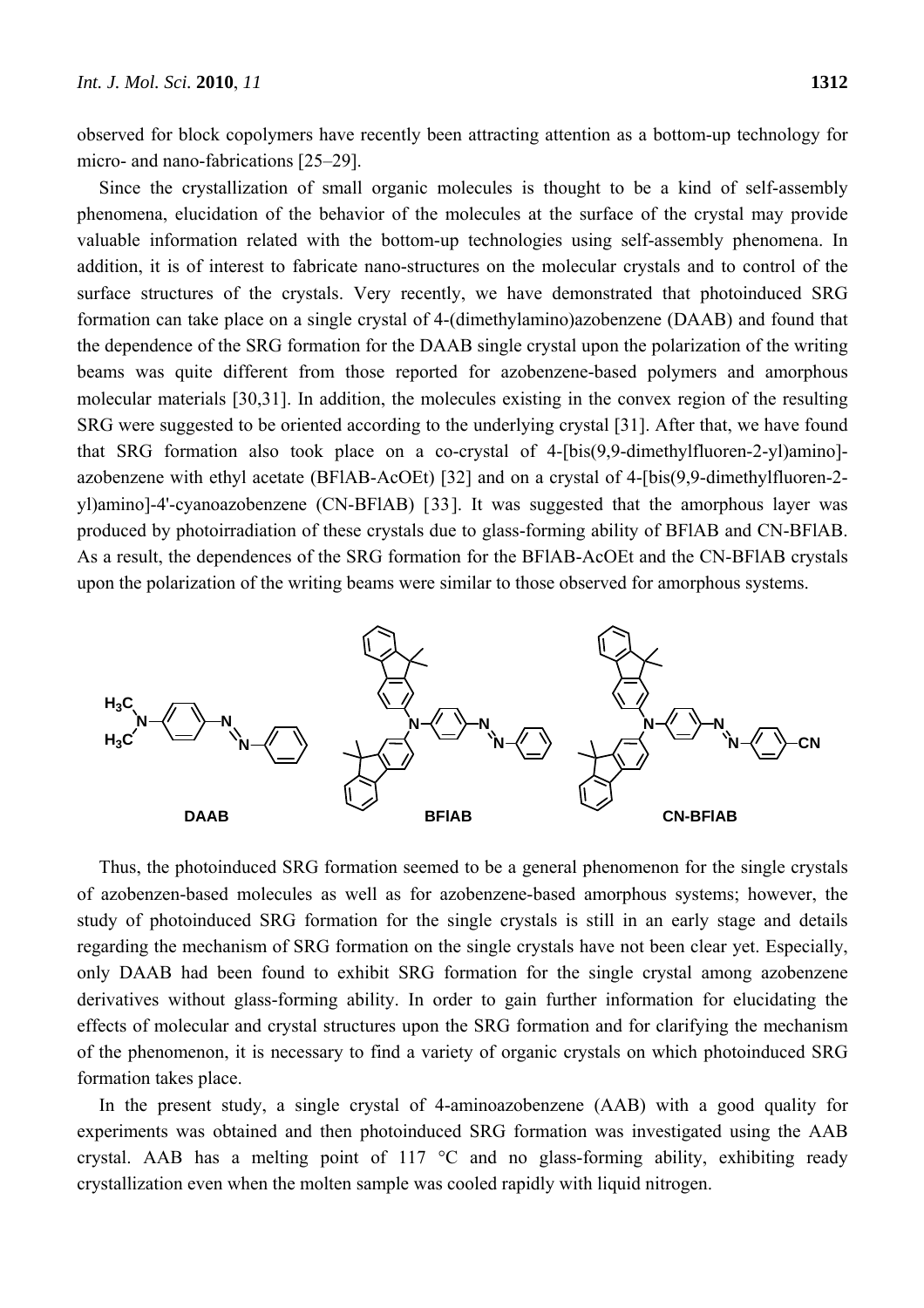

## **2. Results and Discussion**

A single crystal of AAB with a good quality was obtained as a plate by gradual evaporation of the solvent of the ethanol solution. Then, X-ray crystal structure analysis of the AAB crystal was been performed. It was confirmed that the widest face of the crystal corresponded to (001). Figure 1 shows the crystal structure of AAB, which was quite different from that of DAAB [34]. The crystal included two kinds of non-equivalent AAB molecules (A and B indicated in the Figure 1). A half of each molecule was independent, and both A and B molecules possessed the inversion centers at the centers of their N=N bonds. Thus, amino-groups were disordered, existing at either end of the azobenzene moiety. The AAB molecules were oriented in a variety of directions in the crystal, therefore the optical anisotropy of the crystal was rather small. Assuming the transition moment of the AAB molecule was parallel to the line connecting 4-carbon with 4'-carbon of the azobenzene moiety, the dichroic ratio for the (001) surface of the AAB crystal, being defined here as the ratio of the optical density for polarized light parallel to the b-axis to that parallel to the a-axis, was estimated to be *circa* 1.1, which was considerably smaller than those for the (001) and (100) surfaces of DAAB crystal (*circa* 17 and 106, respectively) [31].





The (001) surface of the AAB single crystal was found to be fairly but not completely flat. The typical structure of the surface is shown in Figure 2, showing that ridges and troughs exist with a level of *circa* 10–30 nm. Some other defects like holes and textured surfaces with a level of *circa*10–30 nm were observed in some locations. Such defects of the surface may be caused by the fragility of the surface of the AAB crystal.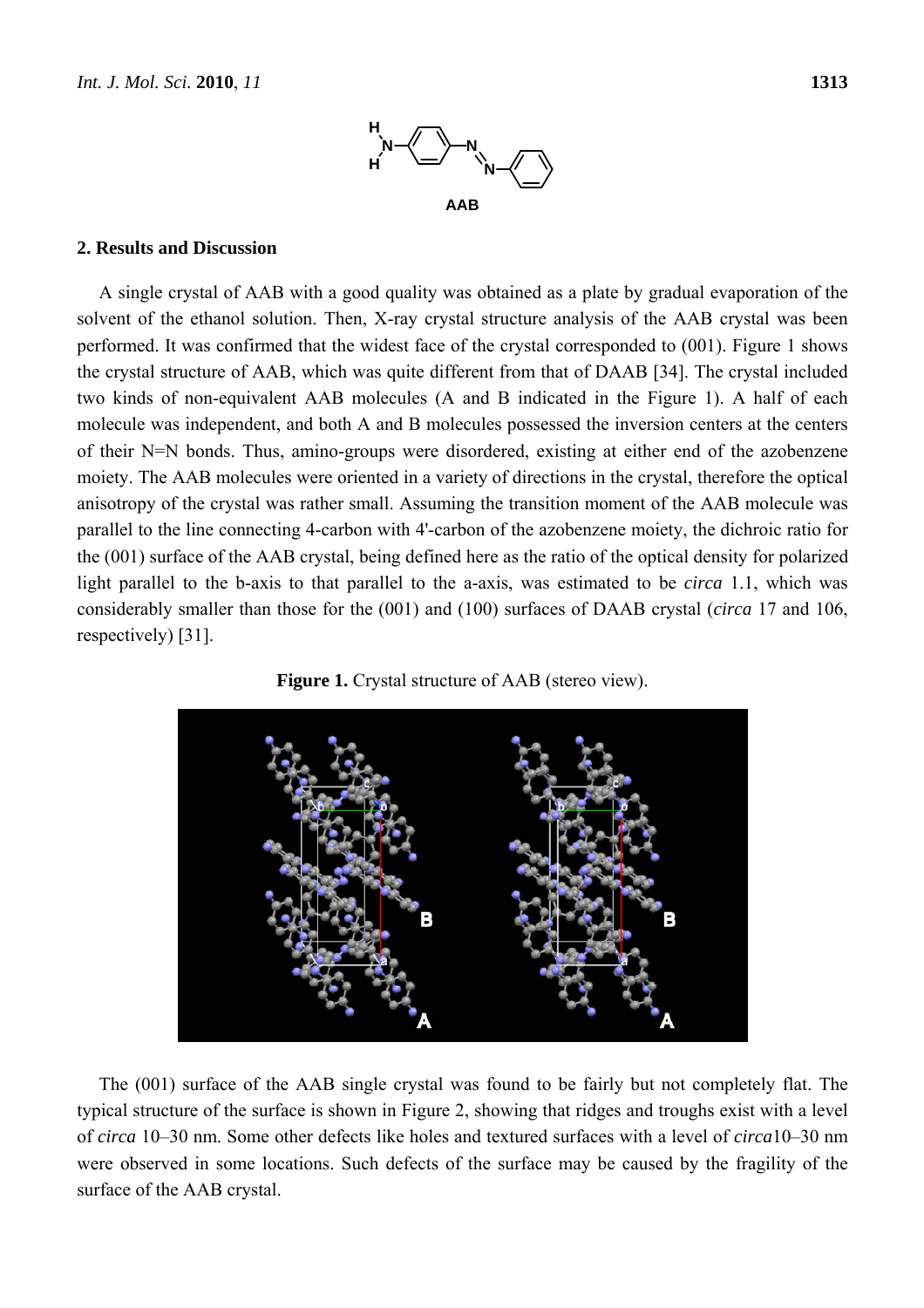

**Figure 2.** Typical AFM image of the (001) surface of AAB single crystal before photoirradiation.

Using the AAB single crystal, photoinduced SRG formation was investigated. Schematic experimental setup for photoinduced SRG formation is illustrated in Figure 3a. Two coherent laser beams (488 nm, 5 mW  $\times$  2) with either p-polarization or s-polarization were used as writing beams that irradiated the (001) surface of the crystal at room temperature. Under these conditions, the period of the interference pattern is  $1.41 \mu m$ . The sample crystal was fixed on a glass substrate to be oriented as the b-axis of the crystal [35], almost parallel to the polarization plane of either p- or s-polarization of the writing laser beams, which were referred to here as H orientation or V orientation, respectively (Figure 2b).

**Figure 3.** (**a**) Schematic experimental setup for photoinduced SRG formation. S: sample, P: polarizer, W: wave plate, M: mirror, B: beam splitter. (**b**) Schematic illustration of the sample orientation.

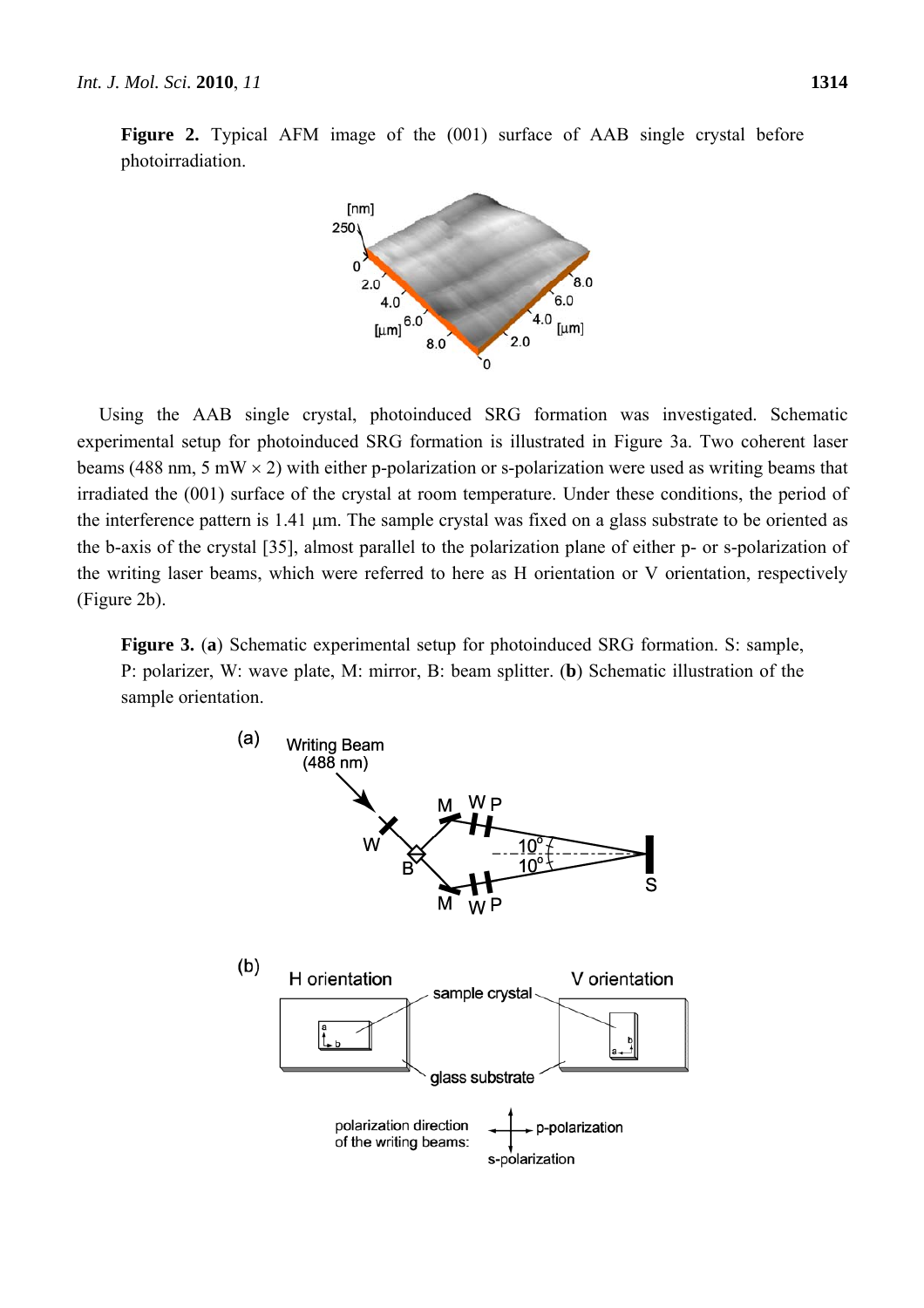SRG formation was found to take place on the AAB single crystal by interference irradiation with the writing beams, confirmed by atomic force microscopy (AFM) and optical microscopy. Figure 4a shows an AFM image of the surface of the H-oriented sample after irradiation with the s-polarized writing beams for 20 min. The SRG with a modulation depth of *circa* 150 nm was observed. As shown in Figure 4b, the optical microscopy also confirmed that the SRG was inscribed in the wide area with a interval of *circa* 1.4  $\mu$ m, which is identical to the predicted interval of the interference pattern produced under the conditions as shown in Figure 3a. The resulting SRG was fairly stable, with no significant deformation of the resulting SRG observed at room temperature for several days.

**Figure 4.** (**a**) AFM and (**b**) optical images of SRG inscribed on AAB single crystal.



Like previously reported crystals, photoinduced SRG formation for the AAB crystal was found to depend upon both the orientation of the sample crystal and the polarization of the writing beams. However, the dependences were different from those observed for the previously reported crystals [30–32]. Table 1 summarizes the modulation depths of the SRGs inscribed on the AAB crystal by irradiation with the writing beams for 20 min under different experimental conditions. We have reported that the dependences of the SRG formation for DAAB and BFlAB-AcOEt crystals upon the orientation of the sample were due to large optical anisotropy of the sample crystal [30–32]. On the other hand, the SRG formation was independent of the orientation of the sample for the CN-BFlAB crystal of which the optical anisotropy was small. In the present study; however, the SRG formation for the AAB crystal was found to depend upon the orientation of the sample crystal even though the optical anisotropy for the crystal was quite small as described above. That is, by using the p-polarized writing beams, a SRG with a larger modulation depth was obtained for the V-oriented sample (Entry No.2) than for the H-oriented sample (No.1). Similarly, the modulation depth of resulting SRG was larger for the H-oriented sample (No.3) than for the V-oriented one (No.4) when the s-polarized writing beams were used. With regard to the dependence of the SRG formation upon the polarization of the writing beams, we have reported that the s-polarized beams were preferable for the SRG formation for the DAAB single crystal relative to the p-polarized beams [30,31]. However, that is not necessarily so for the AAB crystal. That is, the p-polarized beams were preferable for the V-oriented sample whereas the s-polarized beams were preferable for the H-oriented one. Although the distribution of the modulation depth of resulting SRG seemed to be somewhat large maybe due to the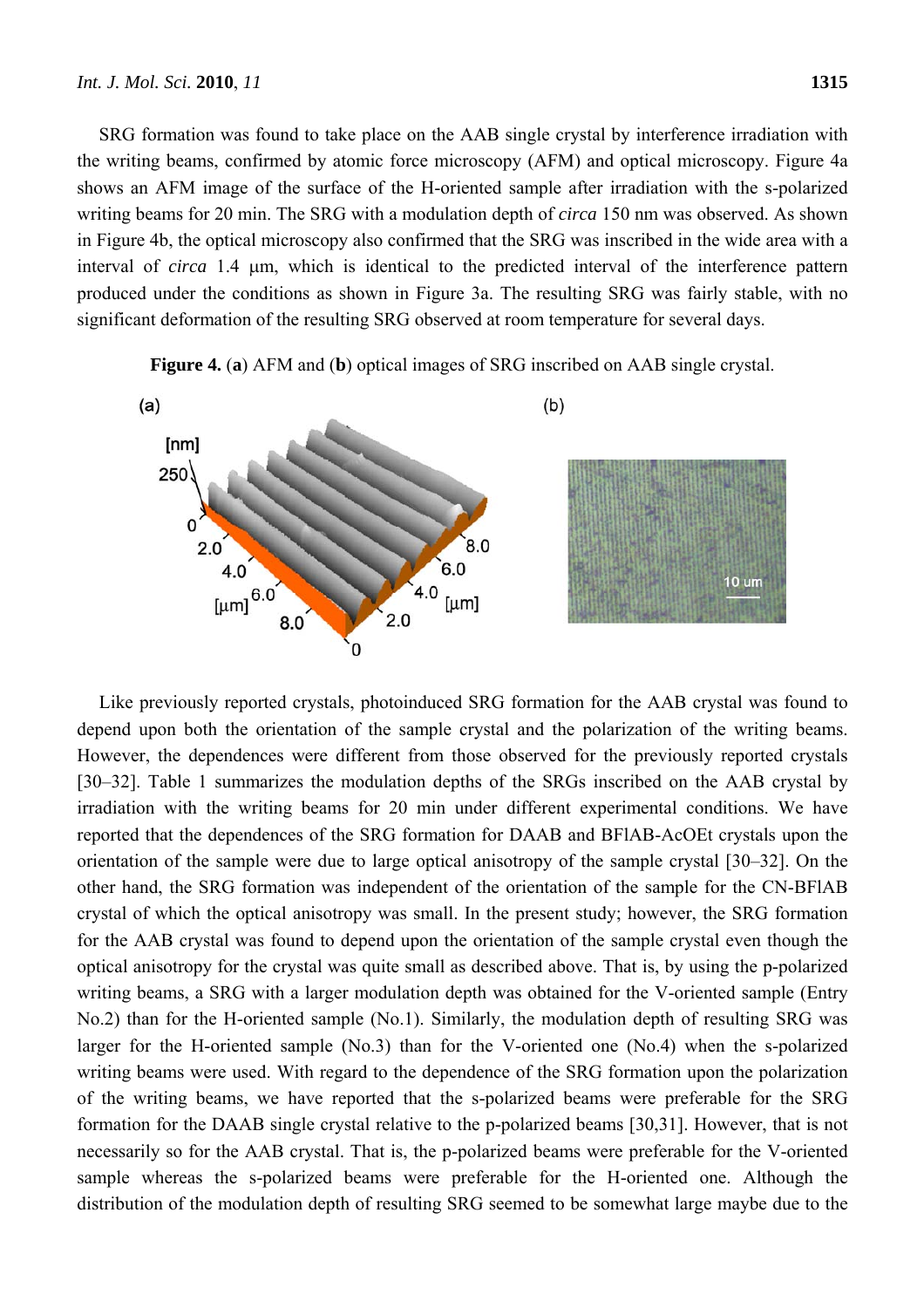fragility of the surface of the AAB crystal, the result indicated that the writing beams with the polarization direction parallel to the a-axis of the crystal (No. 2 and 3) could inscribe larger SRG than those parallel to the b-axis (No. 1 and 4).

| <b>Entry</b> | <b>Polarization of</b><br>the writing beams | <b>Orientation of</b><br>the sample crystal | <b>Modulation depth</b><br>$\left[\mathbf{n}\mathbf{m}\right]$ |
|--------------|---------------------------------------------|---------------------------------------------|----------------------------------------------------------------|
|              |                                             | Н                                           | $30 - 70$                                                      |
|              |                                             |                                             | $80 - 250$                                                     |
| 3            | S                                           | H                                           | $100 - 200$                                                    |
|              |                                             |                                             |                                                                |

**Table 1.** Modulation depth of SRG inscribed on the AAB crystal by irradiation with writing beams (5 mW  $\times$  2) for 20 min.

The results seem to be due to the existence of two kinds of molecules (A and B indicated in Figure 1) in the crystal. Because of their different molecular orientations in the crystal, the absorption of the incident polarized writing beams near the surface of the crystal by the A molecules was different from that by the B molecules. Table 2 summarizes the estimated relative molar extinction coefficients of the molecules A and B in the crystal for the polarized beams traveling in the direction normal to the (001) surface, where the transition moment of the AAB molecule was assumed to be parallel to the line connecting 4-carbon with 4'-carbon of the azobenzene moiety. The result indicated that the incident beams with polarization direction parallel to the a-axis was absorbed mainly by the A molecules while the absorption of the incident beams with the polarization direction parallel to the b-axis by the A molecules was comparable to that by the B molecules. Thus, it can be assumed that the A molecules activated by absorbing the irradiated beam are mobile more effectively to inscribe SRG than the activated B molecules. That is, the A molecules were more preferentially activated by the writing beams with polarization direction parallel to a-axis (No. 2 and 3) than those parallel to b-axis (No. 1 and 4), and hence the SRG with larger modulation depth was inscribed under the conditions No. 2 and 3 than under the conditions No. 1 and 4. Figure 1 shows that the A molecules face in the different direction from the B molecules. Such a difference may cause the difference in mobility of the activated molecules. Thus, the present study revealed that the crystal structure, namely molecular orientation in the crystal, is one of the important factors for determining the SRG-forming characteristics for the single crystals.

**Table 2.** Estimated relative molar extinction coefficients of the molecules A and B in the crystal for the incident beams with polarization directions parallel to the a-axis ( $\varepsilon^{\text{rel}}$ <sub>a</sub>) and the b-axis ( $\varepsilon^{\text{rel}}$ <sub>b</sub>) traveling in the direction normal to the (001) surface.

| <b>Molecule</b> | _rel<br>o<br>я | c    |
|-----------------|----------------|------|
|                 |                | 0.29 |
|                 | 08             |      |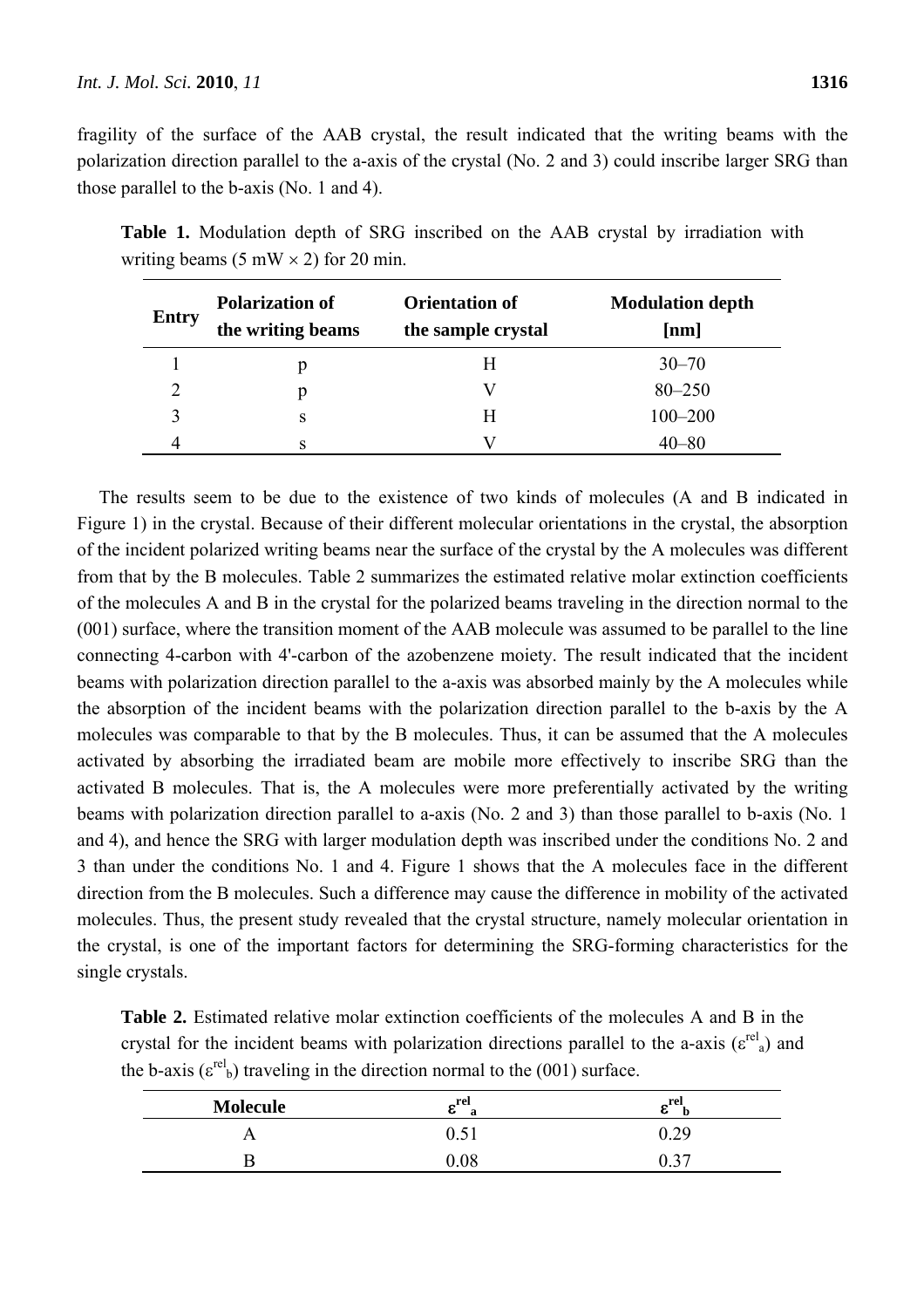#### **3. Experimental Section**

Single crystal of AAB was obtained by gradual evaporation of the solvent of ethanol solution of AAB. X-Ray structure analysis was performed using a single crystal with dimensions of approximately  $0.40 \times 0.40 \times 0.50$  mm<sup>3</sup> on a Rigaku RAXIS-RAPID Imaging Plate diffractometer with graphitemonochromated Mo-*K*α (0.71069 Å) radiation. A total of 21592 independent reflections was obtained of which 3245 were unique. The structure was solved by direct methods and refined by full matrix least square method. Crystallographic data were as follows:  $C_{12}H_{11}N_3$ ,  $M = 197.24$ , monoclinic, space group  $P2_1/n$ ,  $a = 13.750(1)$ ,  $b = 5.6253(4)$ ,  $c = 14.023(1)$ Å,  $\beta = 98.400(2)$ °,  $V = 1073.1(1)$ Å<sup>3</sup>,  $Z = 4$ , Dc = 1.221 g cm<sup>-1</sup>, F<sub>000</sub> = 416.0, μ(MoKα) = 0.76 cm<sup>-1</sup>, T = 25 °C, R<sub>1</sub>[I > 2σ(I)] = 0.091, *wR*<sub>2</sub> = 0.221. Crystallographic data (excluding structure factors) for AAB have been deposited with the Cambridge Crystallographic Data Centre as supplementary publication nos. CCDC-761536. Copies of the data can be obtained free of charge on application to CCDC, 12 Union Road, Cambridge CB2 1EZ, UK [Fax: (internat.) +44-1223/336-033; E-Mail: deposit@ccdc.cam.ac.uk].

Photoinduced SRG formation was carried out by using a compact CW laser (488 nm: CYAN-488- 50NH-W, Spectra Physics) as a source of writing beams at room temperature. The sample crystal with a thickness of 0.2–1.0 mm was fixed on a glass substrate (Micro Slide Glass, Matsunami Glass Ind., Ltd.) by an epoxy-type adhesive agent. Formation of SRG was confirmed by means of Scanning Probe Microscope (JSTM-4200D, JEOL Ltd.) with a micro cantilever (OMCL-AC160T-C2, OLYMPUS) and an Optiphot X2 (Nikon) microscope.

#### **4. Calculation**

Relative molar extinction coefficients of the molecules A and B in the crystal for the incident beams with polarization directions parallel to the a-axis ( $\varepsilon^{rel}$ <sub>a</sub>) and the b-axis ( $\varepsilon^{rel}$ <sub>b</sub>) traveling in the direction normal to the (001) surface was estimated as follows. The crystal structure analysis of AAB indicated that the coordination factors of 4-carbon of azobenzene moieties were (0.2559, −0.4361, 1.1440) and (0.3683, 0.4863, 0.7591) for the molecules A and B, respectively. By symmetry operation, the factors of 4'-carbons were determined to be (−0.2559, 0.4361, 0.8560) and (0.6317, −0.4863, 1.2409). Using these values and unit cell parameters, the unit vectors parallel to the line connecting 4-carbon with 4'-carbon of the azobenzene moiety could be determined to be (0.7137, −0.5431, 0.4423) for the molecule A and (0.2904, −0.6060, 0.7405) for the molecule B. Assuming that these unit vectors were parallel to the transition moments of the corresponding molecules A and B, the values  $\varepsilon^{\text{rel}}$  and  $\varepsilon^{\text{rel}}$  b could be estimated to be squares of the x- and y-components of their unit vectors, respectively, as summarized in Table 2.

Dichroic ratio for the (001) surface of the crystal was estimated to be the ratio of the sum of the  $\varepsilon^{rel}$ values for the molecules A and B to the sum of the  $\varepsilon^{rel}$  values for the molecules A and B.

#### **5. Conclusions**

Photoinduced SRG formation was observed to take place at the (001) surface of the AAB single crystal of AAB in the present study. This fact might suggest that the photoinduced SRG formation is a general phenomenon for single crystals of azobenzene-based molecules, as well as for azobenzene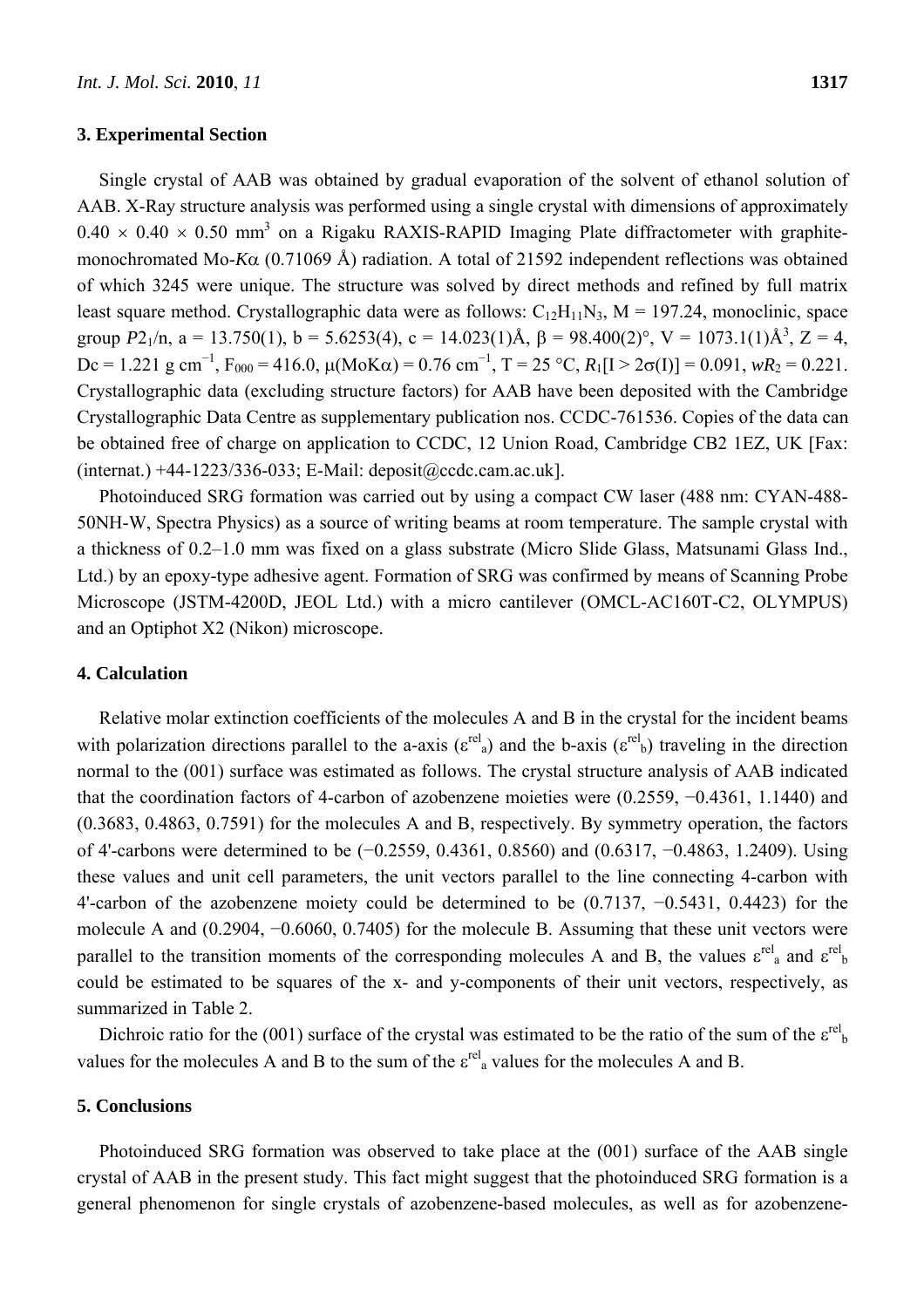based amorphous polymers and amorphous molecular materials. In addition, the dependences of the SRG formation for the AAB single crystal upon the orientation of the sample crystal and upon the polarization of the writing beams were different from those observed for previously reported crystalline systems. Although the detailed mechanism of the SRG formation has not been clear yet, it is suggested that the crystal structures play an important role for the photoinduced SRG formation for the single crystals.

## **Acknowledgements**

This work was partly supported by a Grant-in-Aid for Science Research in Priority Areas "New Frontiers in Photochromism (No. 471)" from the Ministry of Education, Culture, Sports, Science and Technology (MEXT), Japan

# **References and Notes**

- 1. Reichmanis, E.; Nalamasu, O.; Houlihan, F.M. Organic materials challenge for 193 nm imaging. *Acc. Chem. Res.* **1999**, *32*, 659–667.
- 2. Lippert, T. Laser application of polymers. *Adv. Polym. Sci.* **2004**, *168*, 51–246.
- 3. Rochon, P.; Batalla, E.; Natansohn, A. Optically induced surface gratings on azoaromatic polymer films. *Appl. Phys. Lett.* **1995**, *66*, 136–138.
- 4. Kim, D.Y.; Tripathy, S.K.; Li, L.; Kumar, J. Laser-induced holographic surface relief gratings on nonlinear optical polymer films. *Appl. Phys. Lett.* **1995**, *66*, 1166–1168.
- 5. Barret, C.; Natansohn, A.; Rochon, P. Mechanism of optically inscribed high-efficiency diffraction gratings in azo polymer films. *J. Phys. Chem.* **1996**, *100*, 8836–8842.
- 6. Kumar, J.; Li, L.; Jiang, X.L.; Kim, D.Y.; Lee, T.S.; Tripathy, S.K. Gradient force: The mechanism for surface relief grating formation in azobenzene functionalized polymers. *Appl. Phys. Lett.* **1998**, *72*, 2096–2098.
- 7. Lefin, P.; Fiorini, C.; Nunzi, J.-M. Anisotropy of the photo-induced translation diffusion of azobenzaene dyes in polymer matrices. *Pure Appl. Opt.* **1998**, *7*, 71–82.
- 8. Pedersen, T.G.; Johansen, P.M.; Holme, N.C.R.; Ramanujam, P.S. Mean-field theory of photoinduced formation of surface reliefs in side-chain azobenzene polymers. *Phys. Rev. Lett.* **1998**, *80*, 89–93.
- 9. Viswanathan, N.K.; Kim, D.Y.; Bian, S.; Williams, J.; Liu, W.; Li, L.; Samuelson, L.; Kumar, J.; Tripathy, S.K. Surface relief structures on azo polymer films. *J. Mater. Chem.* **1999**, *9*, 1941–1955.
- 10. Fiorini, C.; Prudhomme, N.; de Veyrac, G.; Maurin, I.; Raimond, P.; Nunzi, J.-M. Molecular migration mechanism for laser induced surface relief grating formation. *Synth. Met.* **2000**, *115*, 121–125.
- 11. Ubukata, T.; Seki, T.; Ichimura, K. Surface relief gratings in host-guest supramolecular materials. *Adv Mater.* **2000**, *12*, 1675–1678.
- 12. Yang, K.; Yang, S.; Kumar, J. Formation mechanism of surface relief structures on amorphous azopolymer films. *Phys. Rev. B* **2006**, *73*, 165204:1–165204:14.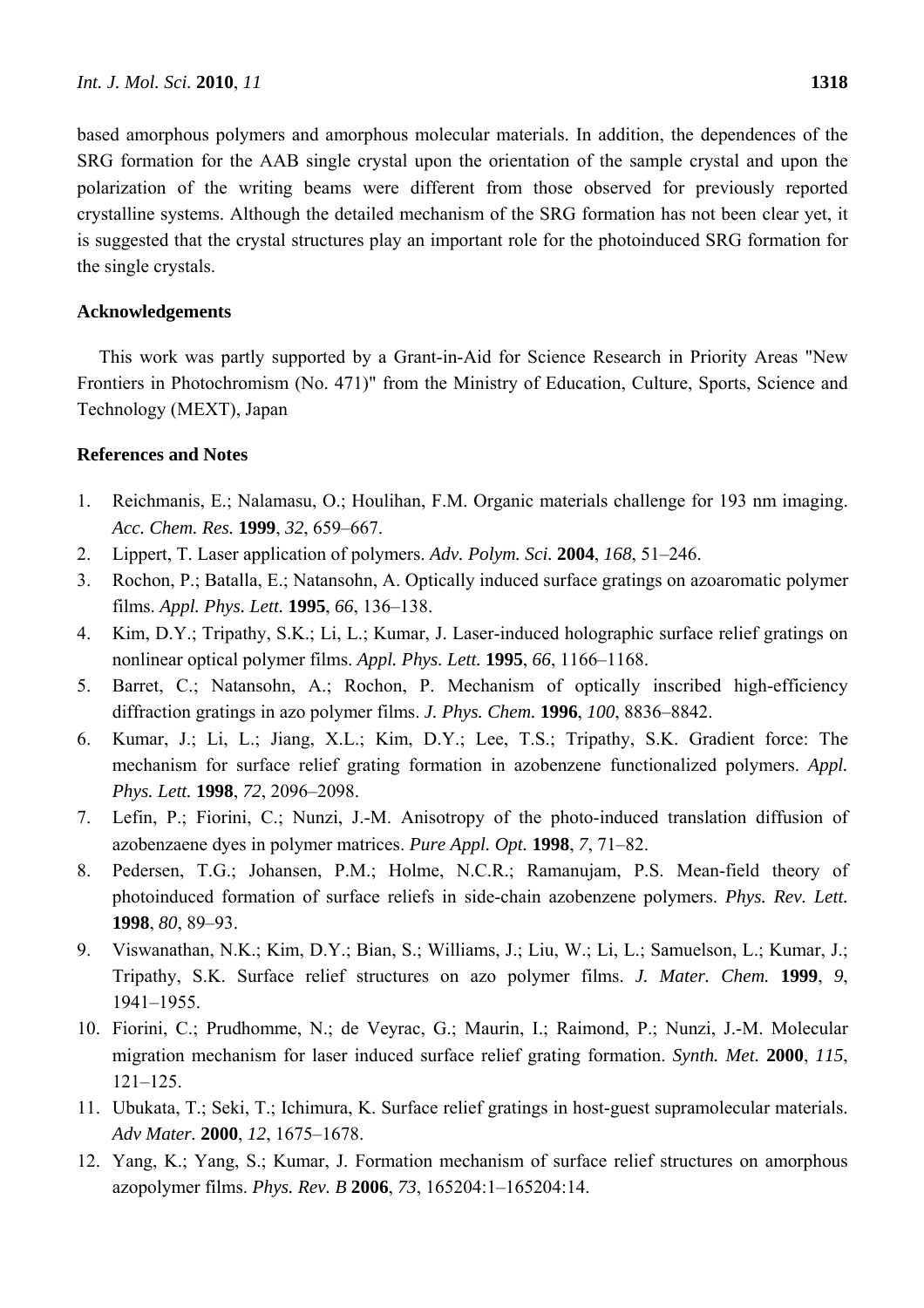- 13. Nakano, H.; Takahashi, T.; Kadota, T.; Shirota, Y. Formation of surface relief grating using a novel azobenzene-based photochromic amorphous molecular material. *Adv. Mater.* **2002**, *14*, 1157–1160.
- 14. Shirota, Y.; Utsumi, H.; Ujike, T.; Yoshikawa, S.; Moriwaki, K.; Nagahama, D.; Nakano, H. Photochromic amorphous molecular materials and their applications. *Opt. Mater.* **2003**, *21*, 249–254.
- 15. Ueda, H.; Tanino, T.; Ando, H.; Nakano, H.; Shirota, Y. Significant effect of molecular structure on surface relief grating formation for novel azobenzene-based photochromic amorphous molecular materials. *Chem. Lett.* **2004**, *33*, 1152–1153.
- 16. Takahashi, T.; Tanino, T.; Ando, H.; Nakano, H.; Shirota, Y. Surface relief grating formation using a novel azobenzene-based photochromic amorphous molecular material, tris[4- (phenylazo)phenyl]amine. *Mol. Cryst. Liq. Cryat.* **2005**, *430*, 9–14.
- 17. Nakano, H.; Tanino, T.; Takahashi, T.; Ando, H.; Shirota , Y. Photoinduced surface relief grating formation using azobenzene-based photochromic amorphous molecular materials. *J. Mater. Chem.* **2008**, *18*, 242–246.
- 18. Ando, H. Tanino, T.; Nakano, H.; Shirota, Y. Photoinduced surface relief grating formation using new polymers containing the same azobenzene chromophore as a photochoromic amorphous molecular material, *Mater. Chem. Phys.* **2009**, *113*, 376–381.
- 19. Nakano, H.; Takahashi, T.; Tanino, T.; Shirota, Y. Synthesis and photoinduced surface relief grating formation of novel photo-responsive amorphous molecular materials, 4-[bis(9,9 dimethylfluoren-2-yl)amino]-4'-cyanoazobenzene and 4-[bis(9,9-dimethylfluoren-2-yl)amino]-4' nitroazobenzene. *Dyes Pigm.* **2009**, *84*, 102–107.
- 20. Fuhrmann, T.; Tsutsui, T. Synthesis and properties of a hole-conducting, photopatternable molecular glass. *Chem. Mater.* **1999**, *11*, 2226–2232.
- 21. Chun, C.; Kim, M.-J.; Vak, D.; Kim, D.Y. A. novel azobenzene-based amorphous molecular material with a spiro linked bifluorene. *J. Mater. Chem.* **2003**, *13*, 2904–2909.
- 22. Kim, M.-J.; Seo, E.-M.; Vak, D.; Kim, D.-Y. Photodynamic properties of azobenzene molecular films with triphenylamines. *Chem. Mater.* **2003**, *15*, 4021–4027.
- 23. Ishow, E.; Lebon, B.; He, Y.; Wang, X.; Bouteiller, L.; Galmiche, L.; Nakatani, K. Structural and photoisomerization cross studies of polar photochromic monomeric glasses forming surface relief gratings. *Chem. Mater.* **2006**, *18*, 1261–1267.
- 24. Ishow, E.; Camacho-Aguilera, R.; Guerin, J.; Brosseau, A.; Nakatani, K. Spontaneous formation of complex periodic superstructures under high interferential illumination of small-moleculebased photochromic materials. *Adv. Funct. Mater.* **2009**, *19*, 796–804.
- 25. Lopes, W.A.; Jaeger, H.M. Hierarchical self-assembly of metal nanostructures on diblock copolymer scaffolds. *Nature* **2001**, *413*, 735–738.
- 26. Park, M.; Harrison, C.; Chaikin, P.M.; Register, R.A.; Adamson, D.H. Block copolymer lithography: periodic arrays of  $\sim 10^{11}$  holes in 1 square centimeter. *Science* **1997**, 276, 1401–1404.
- 27. Stoykovich, M.P.; Müller, M.; Kim, S.O.; Solak, H.H.; Edwards, E.W.; de Pablo, J.J.; Nealey, P.F. Directed assembly of block copolymer blends into nonregular device-oriented structure. *Science* **2005**, *308*, 1442–1446.